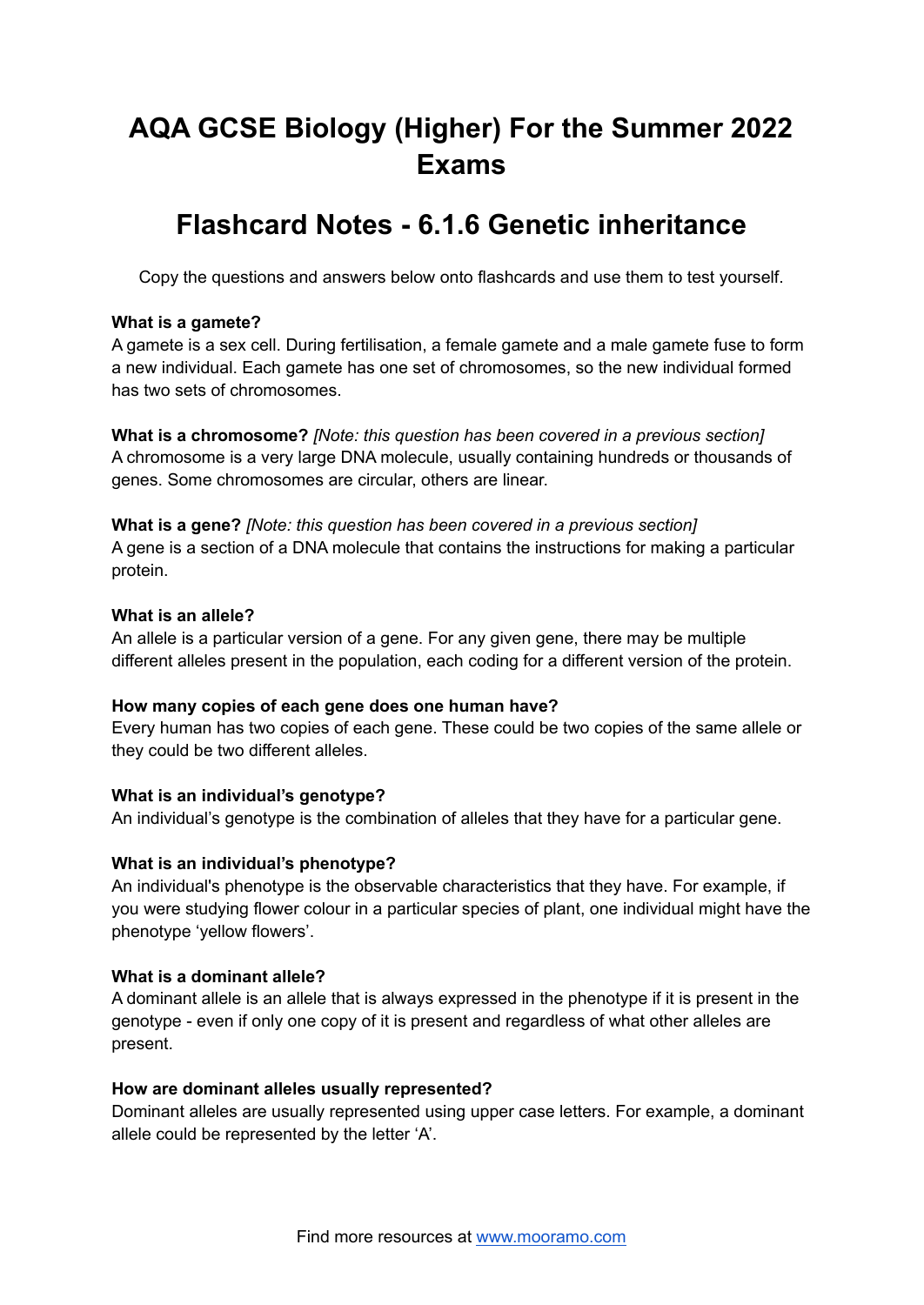#### **What is a recessive allele?**

A recessive allele is an allele which is only expressed in the phenotype if two copies of it are present in the genotype. In other words, a recessive allele is only expressed if no dominant allele is present.

#### **How are recessive alleles usually represented?**

Recessive alleles are usually represented using lower case letters. For example, a recessive allele could be represented by the letter 'a'.

#### **Define heterozygous.**

An individual is described as being heterozygous for a particular gene if they have two different alleles of that gene. For example, an individual with the genotype Aa is heterozygous as they have one copy of a dominant allele and one copy of a recessive allele.

#### **Define homozygous.**

An individual is described as being homozygous for a particular gene if both of their copies of that gene are the same allele. If both copies are dominant (e.g. AA) then they are described as homozygous dominant. If both copies are recessive (e.g. aa) then they are described as homozygous recessive.

#### **How do an individual's genes affect their phenotype?**

The alleles that an individual has (in other words, their genotype) act at a molecular level to determine their characteristics (in other words, their phenotype).

For some characteristics, such as fur colour in mice and red-green colour blindness in humans, a single gene controls the phenotype.

However, for most characteristics the phenotype is the result of interactions between multiple genes.

# **For a characteristic controlled by a single gene, what phenotype would a heterozygous individual have?**

For a characteristic controlled by a single gene, a heterozygous individual would have the phenotype associated with the dominant allele.

# **For a characteristic controlled by a single gene, what phenotype would a homozygous recessive individual have?**

For a characteristic controlled by a single gene, a homozygous recessive individual would have the phenotype associated with the recessive allele.

### **For a characteristic controlled by a single gene, what phenotype would a homozygous dominant individual have?**

For a characteristic controlled by a single gene, a homozygous dominant individual would have the phenotype associated with the dominant allele.

#### **What is a genetic cross?**

A genetic cross is when two individuals sexually reproduce and we study the way that alleles of a particular gene are inherited by the offspring.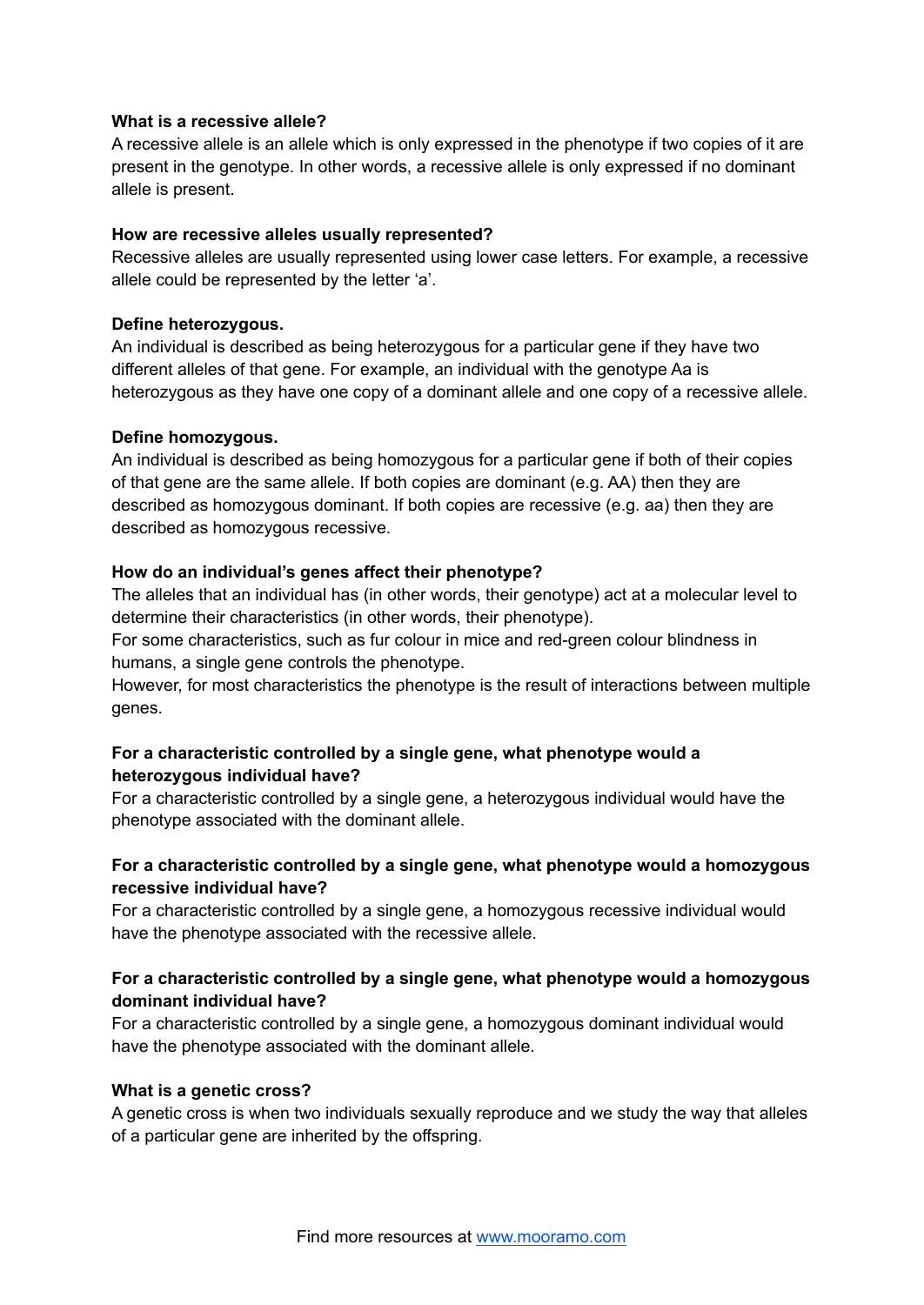# **How do we use a Punnett square to predict the results of a genetic cross with regards to one particular gene?**

To predict the results of a genetic cross with regards to a particular gene, we do the following:

- 1. List the genotypes of the two parents for that particular gene.
- 2. List the alleles found in the parents' gametes for that particular gene.
- 3. Draw a Punnett square (a 2 x 2 grid of boxes). Write the gamete alleles of one parent along the top and write those of the other parent along the side.
- 4. Fill in the boxes, writing the genotype of the offspring formed from each possible combination of gametes.
- 5. List the offspring genotypes and state their ratio.
- 6. List the offspring phenotypes and state their ratio.



Note: See the next page for the final question!